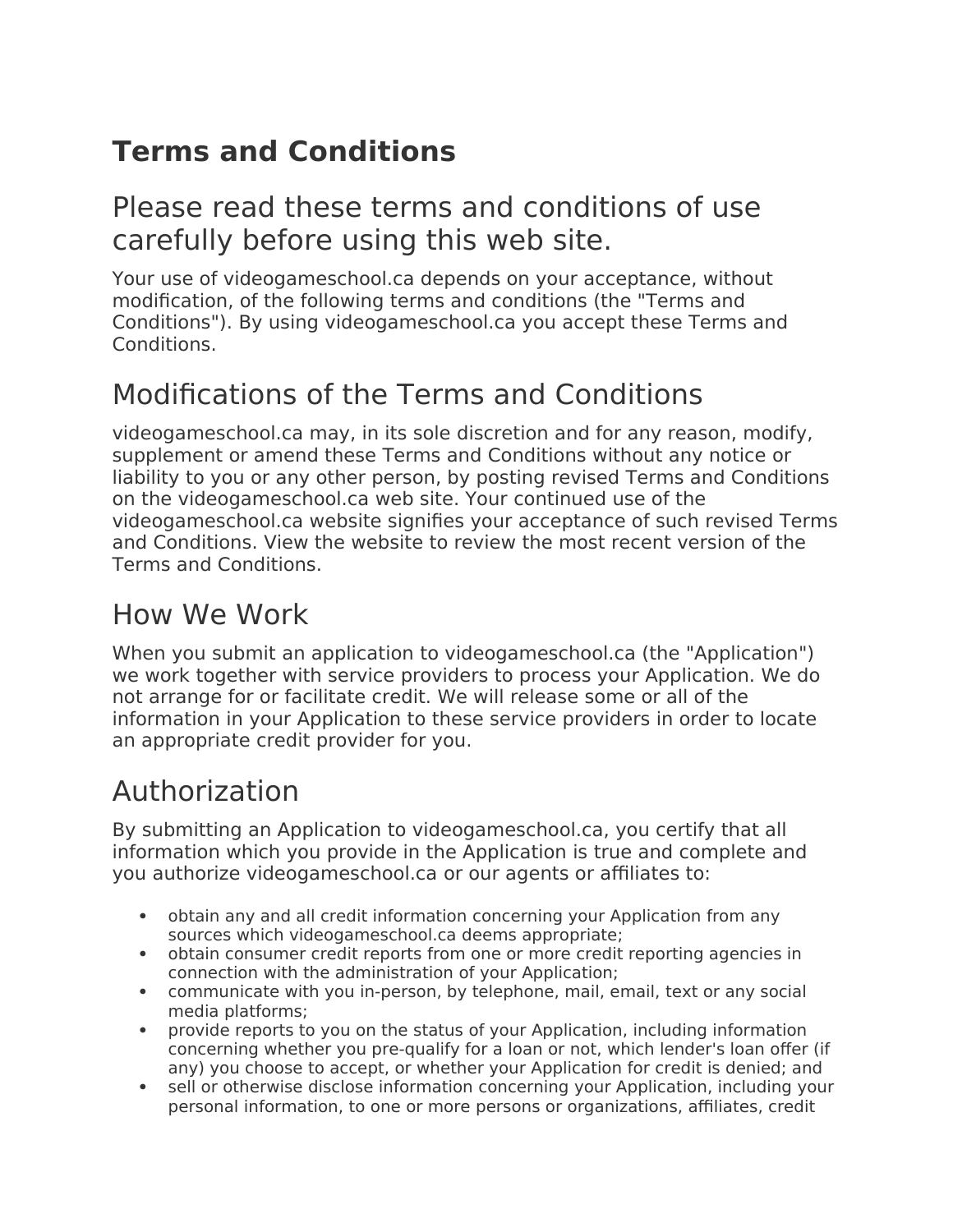reporting agencies, or wholesale lead providers, any or all of whom may conduct independent searches using the information disclosed in your Application for the purpose of processing a d facilitating your Application.

You can withdraw your consent to being contacted by videogameschool.ca at any time by notifying us at info@videogameschool.ca or by using the unsubscribe option on any of our electronic messages.

# Links

videogameschool.ca does not warrant the authenticity or reliability of the websites linked to the videogameschool.ca website and is not responsible for the contents of any linked website. The inclusion of a link on the videogameschool.ca website does not constitute endorsement of the linked website by videogameschool.ca. Use of any such linked website is at the user's own risk.

### Minors

This website is not intended for use by minors. If you are under the age of majority in your jurisdiction, you may only use the videogameschool.ca website, or any services provided in conjunction with the website, under the supervision of an adult. videogameschool.ca does not knowingly collect personal information from minors. Use of this website is void where prohibited by applicable law.

# Restricted Access

In its sole discretion, in addition to any other rights or remedies available to videogameschool.ca, and without any liability whatsoever, videogameschool.ca may at any time, without notice to you, terminate or restrict your access to any component of videogameschool.ca.

# Governing Law

This use of the videogameschool.ca website and any claims against videogameschool.ca shall be governed by the laws of the Province of Ontario. You consent and submit to the exclusive jurisdiction of the courts located in the City of Toronto, in the Province of Ontario, Canada, in respect of all disputes arising out of or relating to the use of videogameschool.ca website and these Terms and Conditions.

# Privacy Policy

Your privacy is very important to us. The following is our privacy policy which describes how we keep your personal information safe ("Privacy Policy").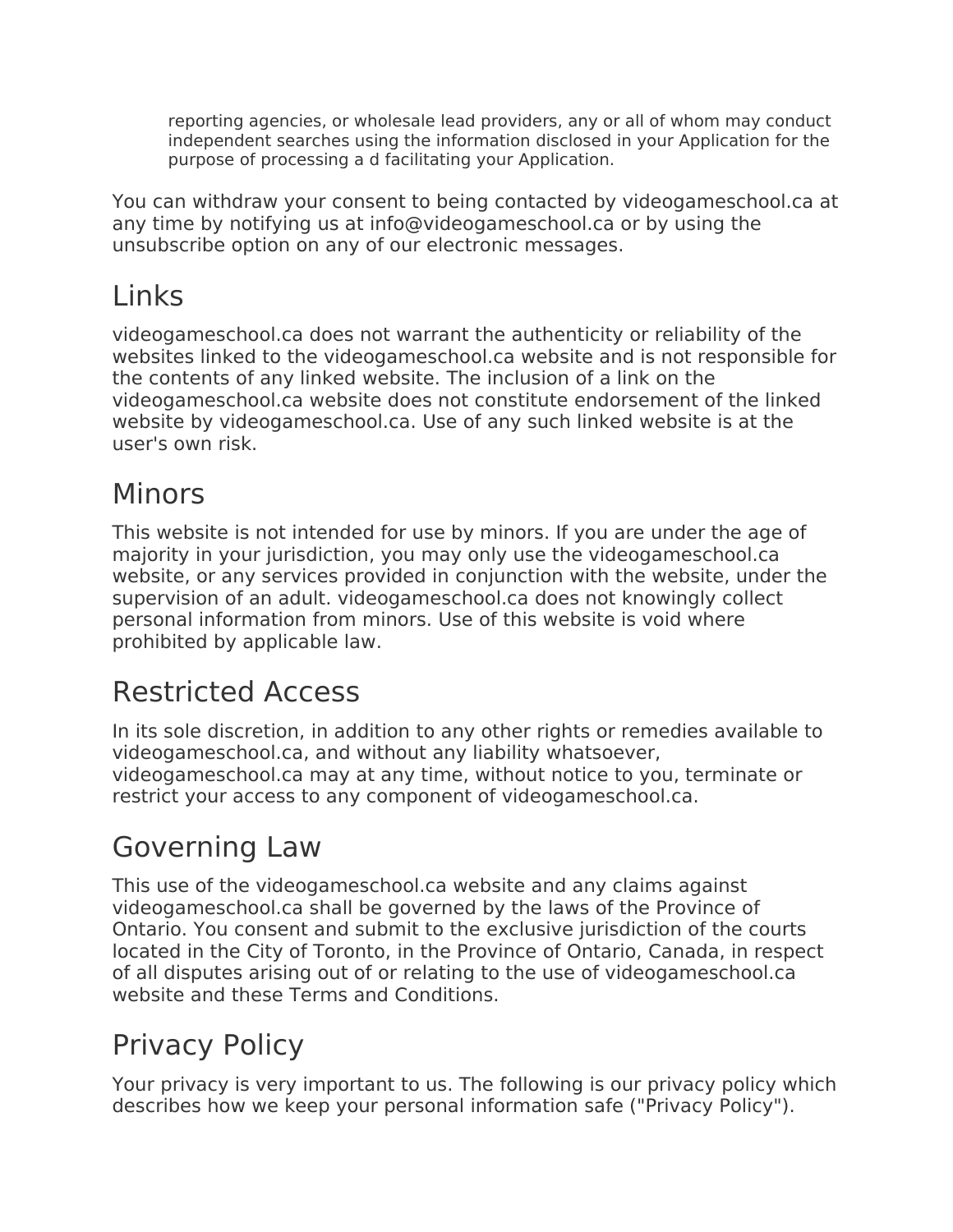videogameschool.ca is committed to protecting the privacy and security of your personal information obtained through your Application and your customer relationship with videogameschool.ca. Our Privacy Policy outlines the types of personal information we collect, how it is used, and the steps we take to ensure your personal information is handled appropriately. Our Privacy Policy applies to the personal information practices on the videogameschool.ca website and through any interactions with you.

Our Privacy Policy is designed to comply with the Personal Information Protection and Electronic Documents Act (PIPEDA) and may be amended from time to time. A copy of the most current version of our Privacy Policy is available on our website or by contacting us using the contact information provided on the videogameschool.ca website.

### Personal Information

Personal information is information about an identifiable individual which includes your name, address, age, income, date of birth, gender, financial information and credit records, as well as your opinions, preferences and purchase patterns.

Examples of personal information videogameschool.ca may collect, use and disclose include your contact information, your financial information and other information that you may provide to us through your Application or otherwise or that we may obtain from third parties in conjunction with your use of the videogameschool.ca website and services.

# Collecting Personal Information

videogameschool.ca will collect personal information by lawful and fair means and only with the knowledge and consent of the person concerned. videogameschool.ca will only collect personal information which is relevant to the purposes for which it is to be used, to the extent necessary for those purposes, and will take reasonable steps to ensure the information is accurate, complete, and up-to-date.

# Using and Sharing Personal Information

videogameschool.ca may use or share your personal information and Application to:

- obtain any and all credit information concerning your Application from sources which videogameschool.ca deems appropriate;
- obtain consumer credit reports from one or more credit reporting agencies connection with the administration of your Application;
- communicate with you in-person, by telephone, mail, email, text or any social media platforms;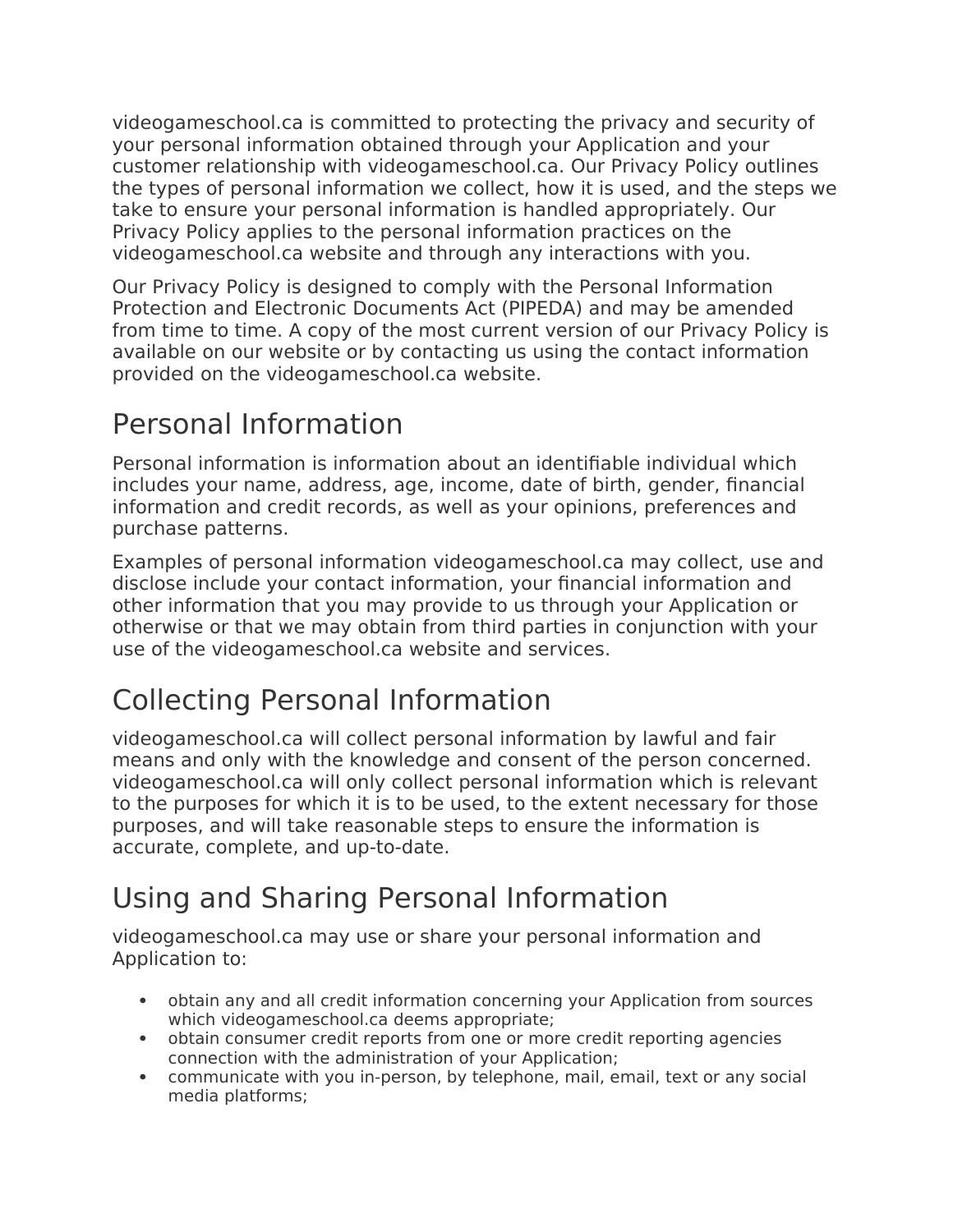- provide reports to you on the status of your Application, including information concerning whether you pre-qualify for a loan or not, which lender's loan offer (if any) you choose to accept, or whether your Application for credit is denied; and
- sell or otherwise disclose information concerning your Application, including your personal information, to one or more persons or organizations, affiliates, credit reporting agencies, or wholesale lead providers, any or all of whom may conduct independent searches using the information disclosed in your Application for the purpose of processing and facilitating your Application.

#### Protecting Your Personal Information

videogameschool.ca protects your personal information by reasonable security safeguards against loss or theft, as well as unauthorized access, disclosure, copying, use or modification and take all necessary security measures necessary to ensure that personal information is handled and stored in a confidential and secure manner. We review our procedures and security measures regularly to ensure that they are properly administered and remain effective and appropriate for the sensitivity of the information.

### Sharing Your Personal Information

When your personal information is transferred to or shared with a third party, videogameschool.ca requires the third party to protect the information in a manner that is consistent with this Privacy Policy. Third parties are required under their contracts with videogameschool.ca to maintain your confidentiality and may not use your information for any unauthorized purpose. If videogameschool.ca is required by law to provide information, reasonable steps will be taken to verify the lawful authority for the collection and we disclose only the information that is legally required.

#### Retaining your Personal Information

Subject to any legal or accounting requirements, we will retain your personal information only as long as necessary to fulfill the purposes for which it was collected. Personal information that is no longer required will be destroyed, erased or made anonymous, although copies of deleted information may continue to exist on back-up media.

#### Contacting You

By accepting the terms of this Privacy Policy, you consent to receiving inperson communications, mail, emails, text messages, phone calls, or contact via social media platforms about additional products and services from us or any of our agents or affiliates. If you choose to unsubscribe to our e-mail list, it will not be regarded as a withdrawal of consent. Likewise withdrawing consent directly with the persons or organizations to whom your Personal